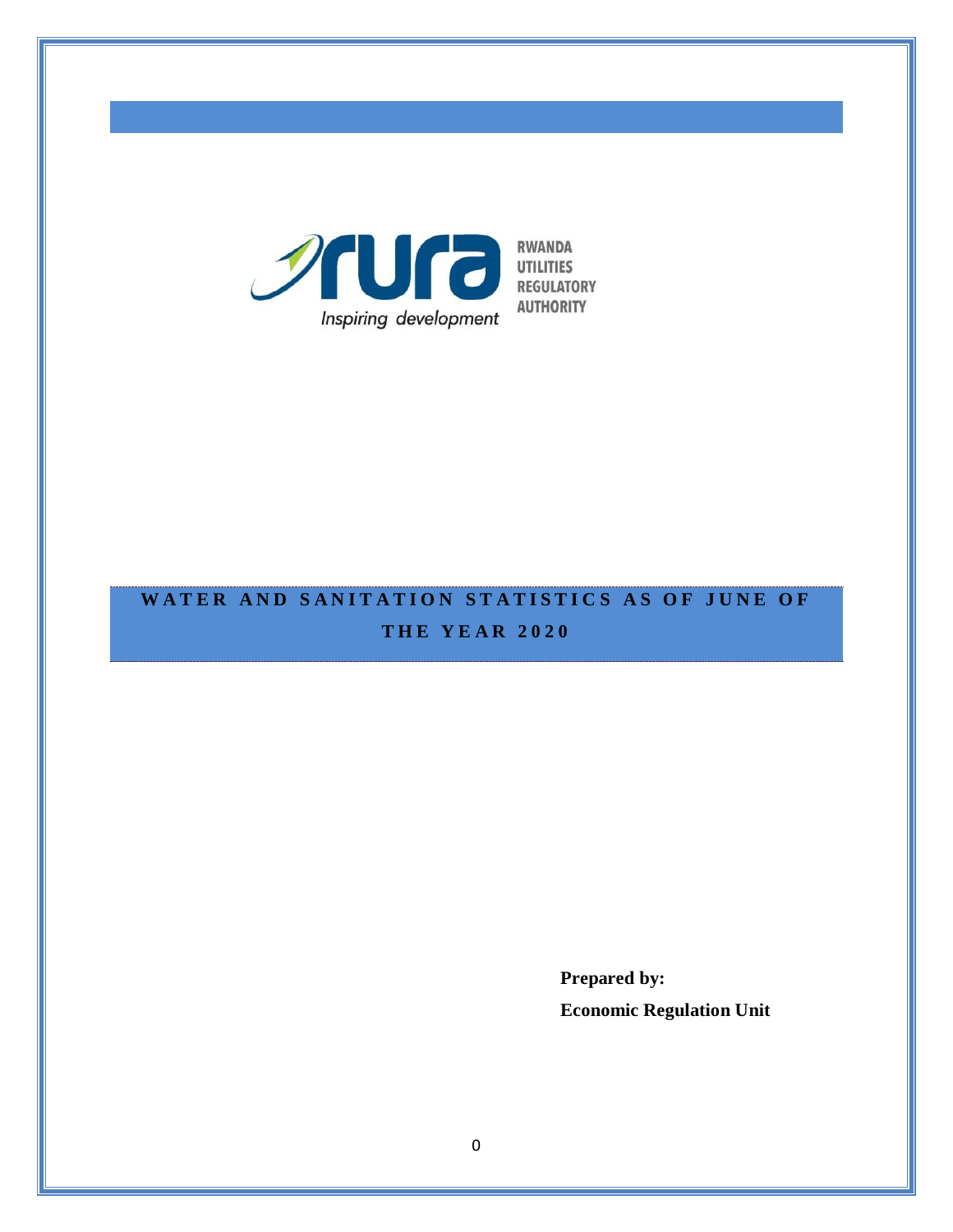## <span id="page-1-0"></span>**TABLE OF CONTENTS**

## <span id="page-1-1"></span>**LIST OF TABLES**

| Table 1: Urban water subscribers per province and City of Kigali as of June 2020              |  |
|-----------------------------------------------------------------------------------------------|--|
|                                                                                               |  |
| Table 3: Applicable tariffs for WASAC customers by consumption block (VAT exclusive) 2        |  |
| Table 4: Water supplied, sold and non-revenue water (NRW) as of the second quarter 20204      |  |
|                                                                                               |  |
| Table 6: Maximum tariff for solid waste collection and transportation in the City of Kigali 5 |  |

## <span id="page-1-2"></span>**LIST OF FIGURES**

| Figure 2: Water production $(m^3)$ per treatment plant as of the second quarter 2020 3 |  |
|----------------------------------------------------------------------------------------|--|
|                                                                                        |  |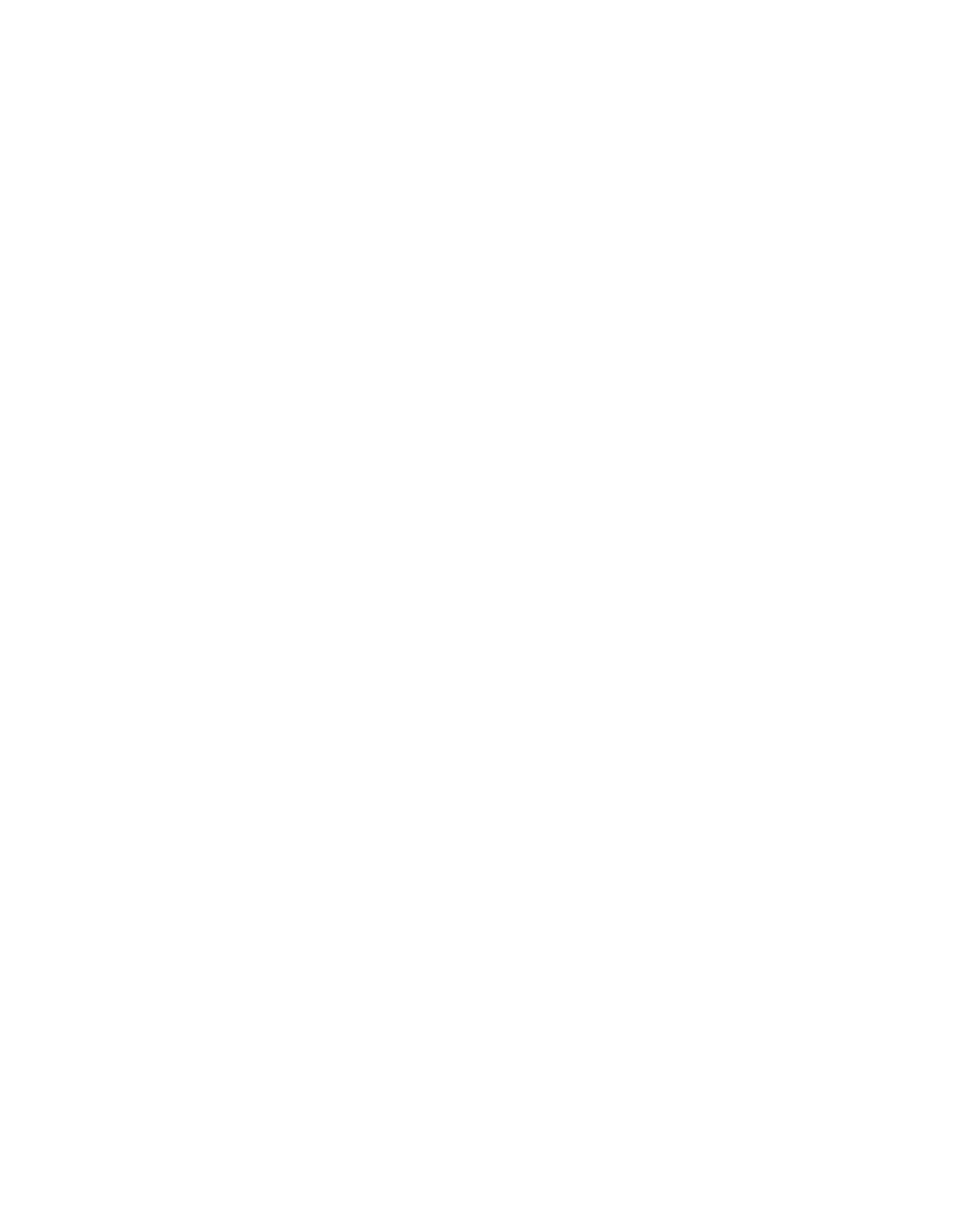### <span id="page-3-0"></span>**PART I. WATER**

#### <span id="page-3-1"></span>**1. Urban water supply**

#### <span id="page-3-2"></span>**1.1. Urban water subscribers**

As of June 2020, the number of urban and peri-urban water subscribers served by WASAC Ltd increased to 230,190 from 225,989 connections recorded at the end of March 2020. This represents an increase of 1.9 percent. The 51.2% of WASAC connections are in the City of Kigali while 48.8% of them are distributed in provinces. This difference is primarily due to the fact that, some water connections located in provinces are supplied by Rural Water Service Providers.

<span id="page-3-3"></span>

| Table 1: Urban water subscribers per province and City of Kigali as of June 2020 |  |  |
|----------------------------------------------------------------------------------|--|--|
|                                                                                  |  |  |

| <b>Province</b>   | Q1 2020 | Q2 2020 | Variation $(\%)$ |
|-------------------|---------|---------|------------------|
| City of Kigali    | 115,804 | 117,926 | 1.8              |
| Southern province | 29,093  | 29,667  | 2.0              |
| Western province  | 21,920  | 22,159  | 1.1              |
| Northern province | 19,293  | 19,651  | 1.9              |
| Eastern province  | 39,879  | 40,787  | 2.3              |
| <b>Total</b>      | 225,989 | 230,190 | 1.9              |

**Source: WASAC, June 2020**

All of these water subscribers are categorised as residential, non-residential, industrial customers as well as public standpipes. The following table indicates the distribution of urban and per-urban water subscrobers per customer category.

| <b>Category of customers</b> | Q1 2020 | Q2 2020 | variation in % |
|------------------------------|---------|---------|----------------|
| Residential connections      | 206,113 | 210,217 | 2.0            |
| Non-residential connections  | 14,990  | 15,031  | 0.3            |
| Industrial connections       | 240     | 241     | 0.4            |
| Public standpipes(BF)        | 4,646   | 4,701   | 12             |
| <b>Total</b>                 | 225,989 | 230,190 | 1.9            |

#### <span id="page-3-4"></span>**Table 2: WASAC customers per category of subscribers of June 2020**

**Source: WASAC, June 2020**

At the end of the quarter under review, 91.3% of urban and peri-urban water subscribers fall under residential category, whereas the remaining 8.7% are in the category of non-residential, industrial, and public standpipes.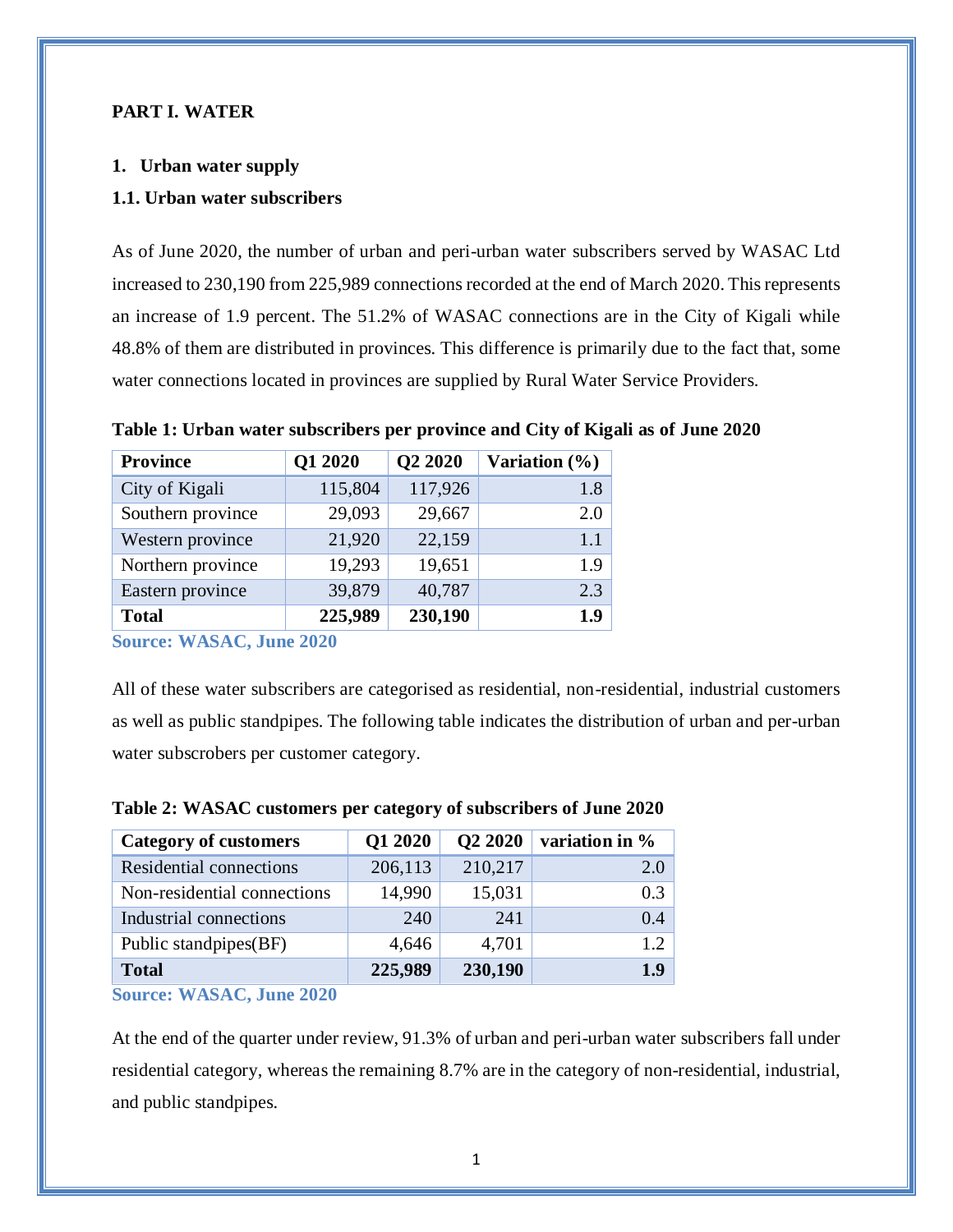

<span id="page-4-2"></span>

**Source: WASAC, June 2020**

At the end of June 2020, the number of customers connected by WASAC Ltd increased to 230,190 from 214,637 recorded at the end of June of the year 2019, representing an increase of 7.2%.

## <span id="page-4-0"></span>**1.2. Urban water tariff**

| <b>Customer category</b> | <b>Monthly consumption block</b> | Tariff $(Frw/m^3)$ |
|--------------------------|----------------------------------|--------------------|
| Public taps              | N/A                              | 323                |
| Residential              | $0-5m3$                          | 340                |
|                          | $6 - 20m3$                       | 720                |
|                          | $21 - 50m3$                      | 845                |
|                          | $> 50 \text{ m}$ 3               | 877                |
| Non Residential          | $0-50m3$                         | 877                |
|                          | $> 50 \text{ m}$ 3               | 895                |
| Industries               | N/A                              | 736                |

<span id="page-4-1"></span>

|  | Table 3: Applicable tariffs for WASAC customers by consumption block (VAT exclusive) |  |  |  |
|--|--------------------------------------------------------------------------------------|--|--|--|
|--|--------------------------------------------------------------------------------------|--|--|--|

**Source: Borad Decision N<sup>o</sup> 001/BD/WAT/RURA/2019**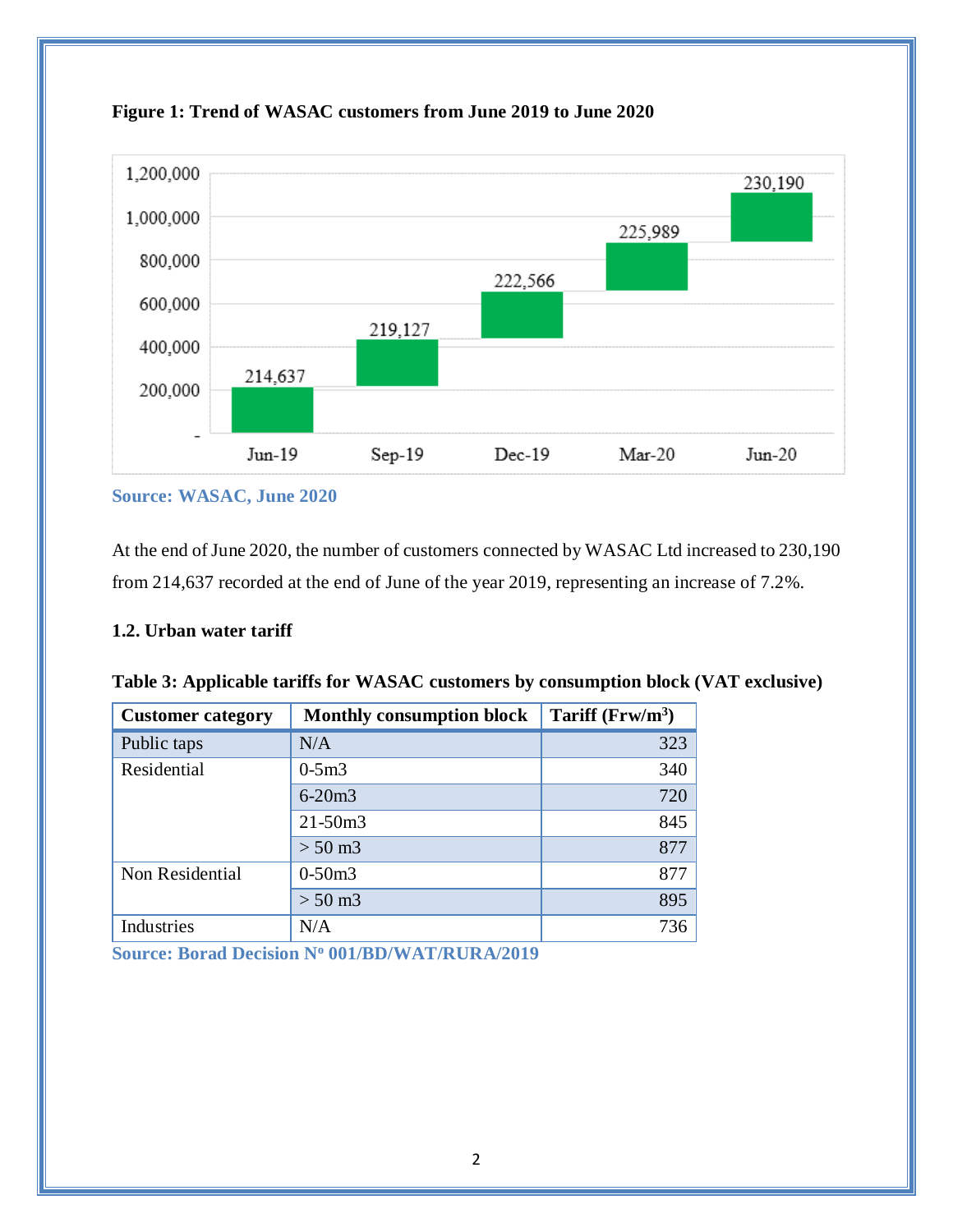## <span id="page-5-0"></span>**1.3.Water produced, supplied and sold**

## <span id="page-5-1"></span>**1.3.1. Water production**

During this quarter under review, the total quantity of water produced by WASAC Ltd for suppling in its service area stood at 12.9 million cubic meters. The below figure shows the quantity of water produced in the 2<sup>nd</sup> quarter of year 2020 with respect to water treatment plant.



<span id="page-5-3"></span>**Figure 2: Water production (m<sup>3</sup> ) per treatment plant as of the second quarter 2020**

**Source: WASAC, June 2020**

#### <span id="page-5-2"></span>**1.3.2. Water supplied into the network**

During this quarter under review, the quantity of water supplied into network was 12.2 million cubic meters whereas 6.9 million cubic meters were billed. The difference of 732,524 cubic meter between water produced (12,978,654 m3) and supplied (12,246,129 m3) is an estimated water losses in the WTPs and own use mainly for back washing and network flushing.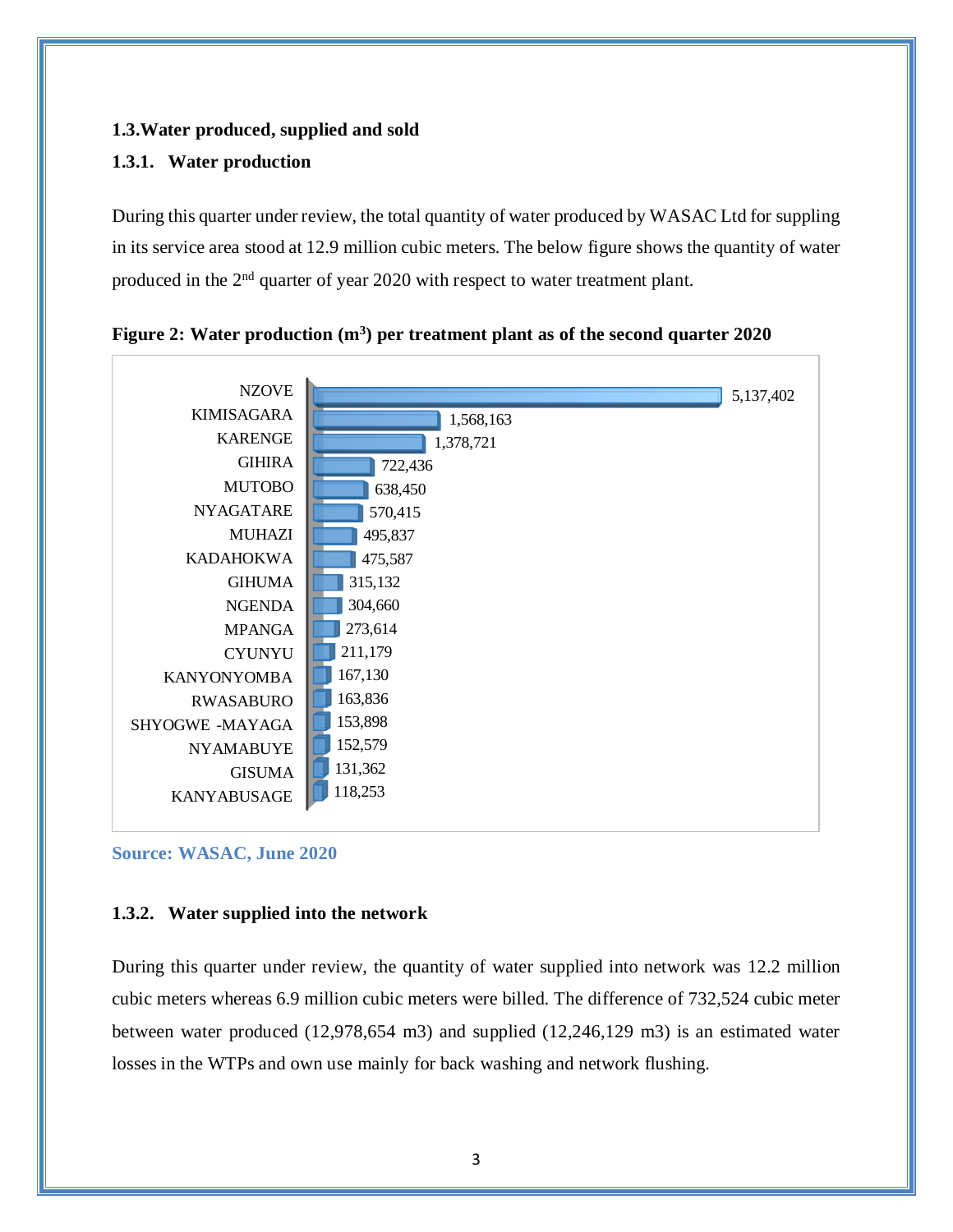| <b>District</b>                 | Water supplied $(m3)$ | Water billed (m3) | $NRW$ (m3) | <b>NRW</b> |
|---------------------------------|-----------------------|-------------------|------------|------------|
|                                 |                       |                   |            | (%)        |
| <b>Kigali</b> city              | 7,320,792             | 4,313,360         | 3,007,432  | 41.1       |
| <b>Bugesera</b>                 | 462,365               | 262,392           | 199,973    | 43.3       |
| <b>Gicumbi</b>                  | 148,761               | 83,611            | 65,150     | 43.8       |
| <b>Huye</b>                     | 449,612               | 231,743           | 217,869    | 48.5       |
| Karongi                         | 118,205               | 62,111            | 56,094     | 47.5       |
| <b>Muhanga</b>                  | 312,388               | 164,440           | 147,948    | 47.4       |
| <b>Musanze</b>                  | 650,598               | 395,565           | 255,033    | 39.2       |
| <b>Ngoma</b>                    | 158,041               | 102,809           | 55,232     | 34.9       |
| <b>Nyagatare</b>                | 562,945               | 220,829           | 342,116    | 60.8       |
| <b>Nyamagabe</b>                | 130,105               | 92,470            | 37,635     | 28.9       |
| <b>Nyanza</b>                   | 183,010               | 99,688            | 83,322     | 45.5       |
| <b>Rubavu</b>                   | 710,296               | 372,337           | 337,959    | 47.6       |
| <b>Ruhango</b>                  | 110,577               | 52,035            | 58,542     | 52.9       |
| <b>Rusizi</b>                   | 211,167               | 146,867           | 64,300     | 30.4       |
| Rwamagana                       | 717,267               | 329,982           | 387,285    | 54.0       |
| <b>Total</b>                    | 12,246,129            | 6,930,239         | 5,315,890  | 43.4       |
| <b>Source: WASAC, June 2020</b> |                       |                   |            |            |

<span id="page-6-0"></span>

|  | Table 4: Water supplied, sold and non-revenue water (NRW) as of the second quarter 2020 |
|--|-----------------------------------------------------------------------------------------|
|  |                                                                                         |

<span id="page-6-1"></span>**Figure 3: Trend of non-revenue water (%) from 2 nd quarter 2019 to 2 nd quarter 2020**



**Source: WASAC, June 2020**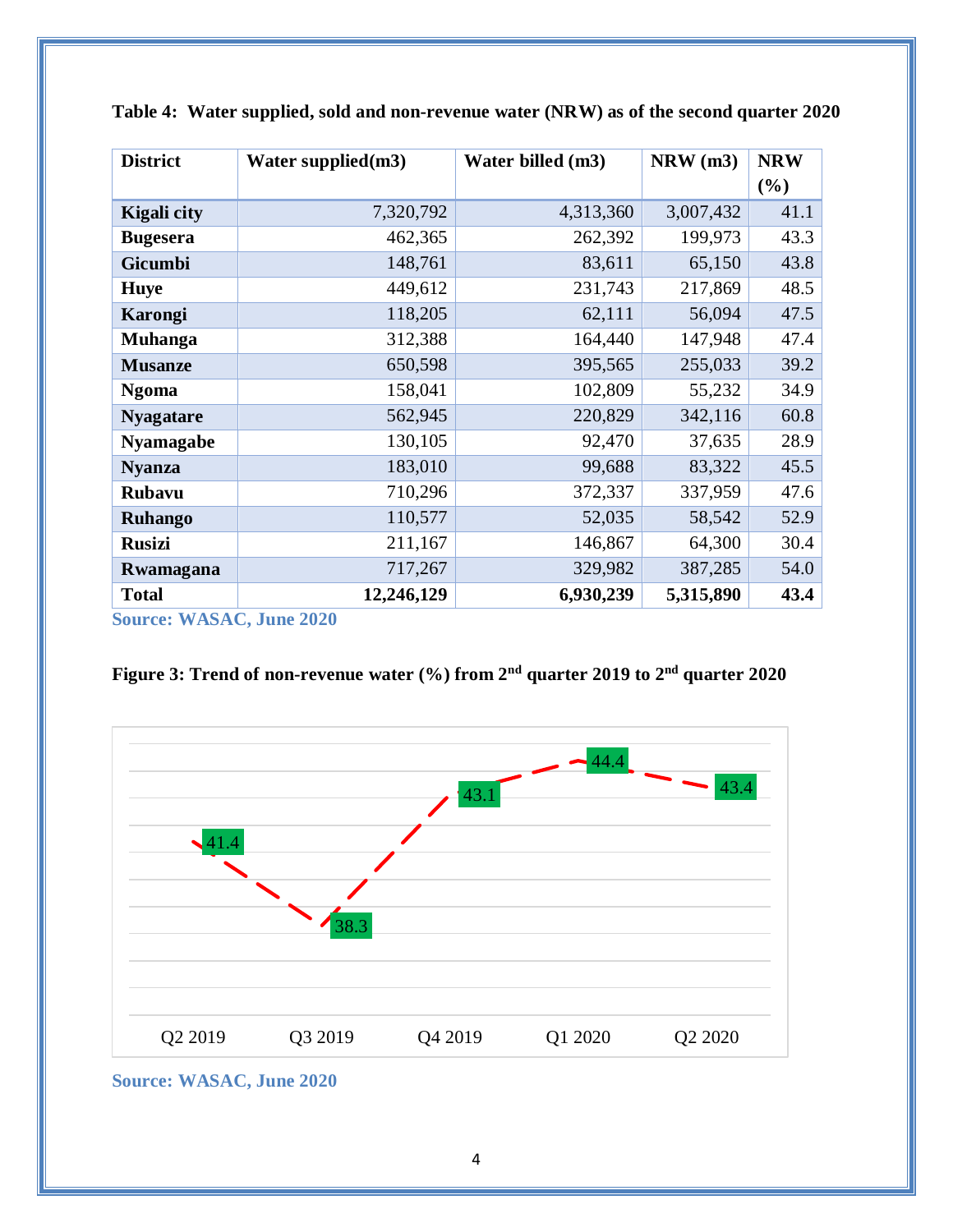The chart above illustrates that 43.4 percent of water supplied within all branches during the second quarter of the year 2020 was Non-Revenue Water due mainly to illegal connections, leakages, road construction, metering inaccuracies, meter bursts, meter blocked, natural disasters and stealing water by moving meters.

## <span id="page-7-0"></span>**1.4. Rural water tariff**

| <b>Water system</b> | Tariff RWF/m <sup>3</sup> | <b>Tariff RWF/Jerrican</b> |
|---------------------|---------------------------|----------------------------|
| Gravity             | 287                       |                            |
| Electricity pumping | 731                       |                            |
| Diesel Pumping      | 921                       |                            |
| Turbo               | 689                       |                            |
| Complex System      | 597                       |                            |

<span id="page-7-1"></span>

|  | Table 5: Rural water tariffs per water system (VAT exclusive) |  |
|--|---------------------------------------------------------------|--|
|  |                                                               |  |

**Source: Board Decision N°06/BD/ER-LER/RURA/2016**

| <b>District</b> | <b>Sector</b> | Tariff (Frw) per month for two sacks in a week for household |                      |                      |
|-----------------|---------------|--------------------------------------------------------------|----------------------|----------------------|
|                 |               | Lower income earners                                         | <b>Middle income</b> | <b>Higher income</b> |
|                 |               |                                                              | earners              | earners              |
| Nyarugenge      | Mageragere    | 2,300                                                        | 4,600                | 6,900                |
|                 | Kanyinya      | 2,000                                                        | 4,100                | 6,100                |
|                 | Nyamirambo    | 2,000                                                        | 3,900                | 5,900                |
|                 | Kigali        | 2,100                                                        | 4,100                | 6,200                |
|                 | Kitega        | 1,900                                                        | 3,800                | 5,700                |
|                 | Rwezamenyo    | 1,800                                                        | 3,600                | 5,500                |
|                 | Nyakabanda    | 1,900                                                        | 3,800                | 5,600                |
|                 | Muhima        | 1,800                                                        | 3,700                | 5,500                |
|                 | Nyarugenge    | 1,800                                                        | 3,600                | 5,300                |
|                 | Kimisagara    | 1,900                                                        | 3,700                | 5,600                |
| Kicukiro        | Gahanga       | 1,800                                                        | 7,500                | 11,200               |
|                 | Gatenga       | 1,200                                                        | 5,100                | 7,700                |
|                 | Gikondo       | 1,000                                                        | 4,000                | 6,000                |
|                 | Kagarama      | 1,800                                                        | 3,700                | 5,500                |
|                 | Kanombe       | 1,900                                                        | 3,900                | 5,800                |
|                 | Kicukiro      | 1,900                                                        | 3,900                | 5,800                |
|                 | Kigarama      | 1,900                                                        | 3,700                | 5,600                |

### <span id="page-7-2"></span>**Table 6: Maximum tariff for solid waste collection and transportation in the City of Kigali**